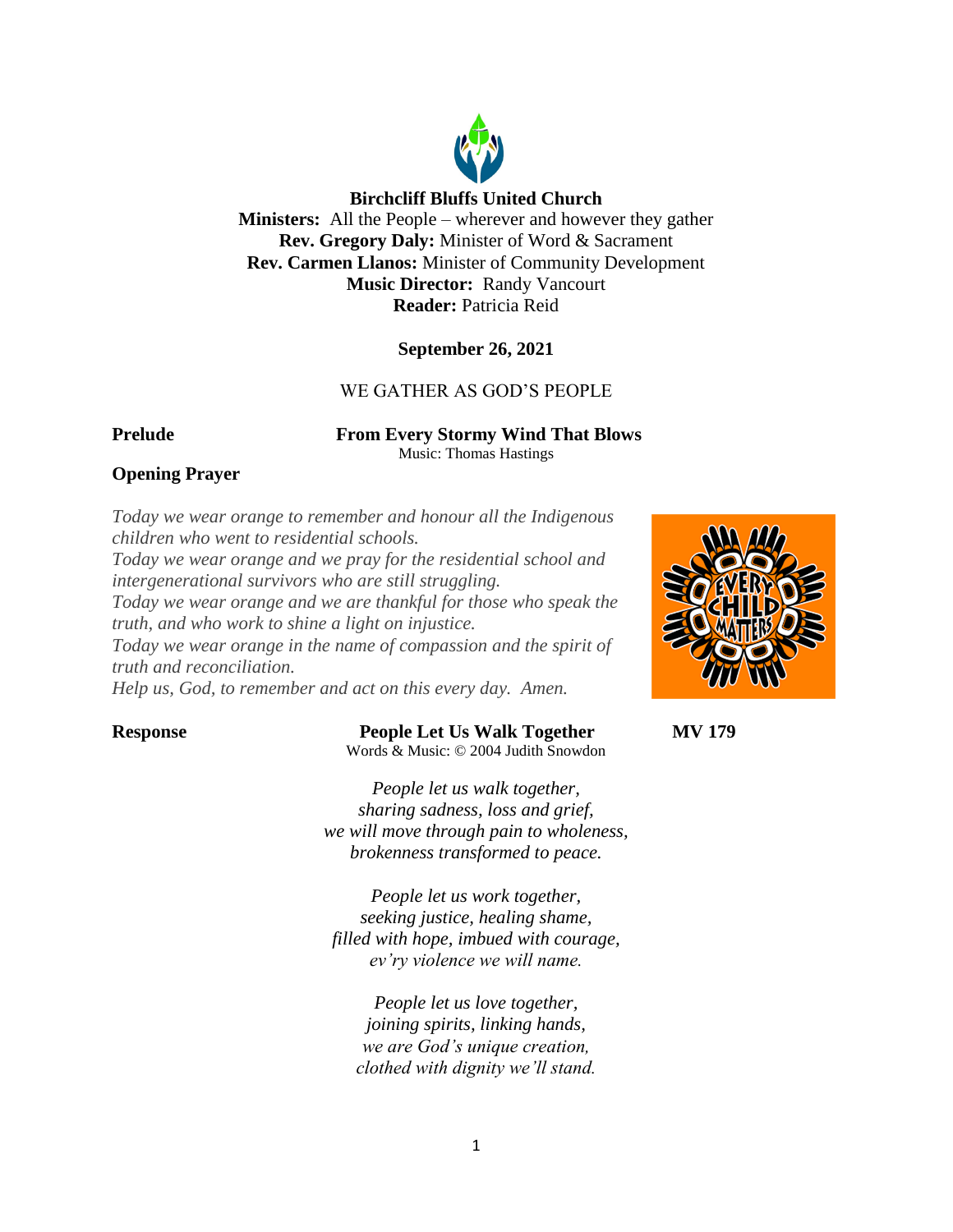## **Life & Work of the Church**

*Welcome to online worship*

**Land Acknowledgement**

**Candle Lighting**







**Opening Hymn Creator God, You Made This Land** Words: Keith Pearson © The Uniting Aboriginal and Islander Christian Congress Music: Dmitri Stepanovitch Bortnianski

> *Creator God, you made this land and gave to us the gift of life. You wish that we should live as one, but we acknowledge sin and strife. Let justice everywhere be found, Let discord end and love abound.*

*Your covenants of old stand firm, your ways are faithful, right and just. Bind us together in your love to live and work in growing trust. Strengthen those ties which keep us true to serve each other, serving you.*

*Great Spirit in this ancient land, speak in the stillness deep within. Remove all prejudice and fear, give life to all, new hope begin. Then help us gently walk as friends, while on this land your peace descends.*

### **Prayer for Reconciliation** *(adapted from KAIROS)*

*Creator God, our country has journeyed for six years with the Calls to Action of the Truth and Reconciliation Commission process, seeking understanding, healing, and reconciliation. Much remains to be done.* 

*It has not been an easy path, but we seek to walk it together. We have tried to listen to each other's stories. We have sought to understand without judgement. We have noted the differences in values and traditions, but also the places where we share values and traditions. We are all your children.* 

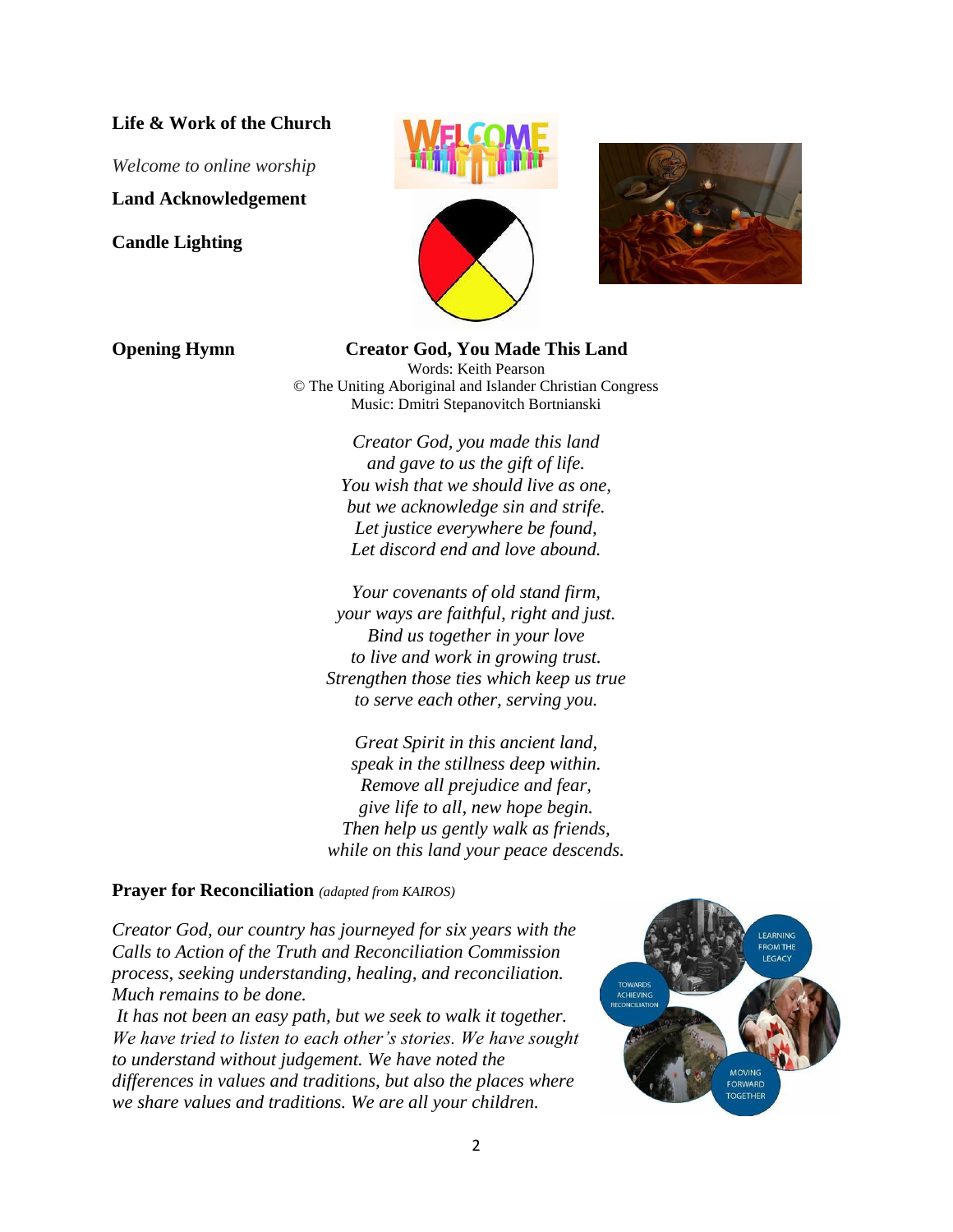# *You embrace all in your love. You call us now to reflect that love to each other. You call us to be brothers and sisters on the path to reconciliation. Amen*

# WE LISTEN FOR GOD'S WORD

# **And Now For Something Completely Different**



**Hymn This Path We Walk** Words: © 2016 S. Curtis Tuft Music: O Waly Waly

> *This path we walk, through joy and tears, a living Way of faith and fears, through each step's risk, each sorrow's pain, when walked in love, we'll rise again.*

*When life is shared, together, free we'll grow to be all we can be: a circle wide will call us home, when wrapped in love, we're not alone.*

*These gifts we bring, this light we hold, our songs of grace, our stories told, remain un-done, told just in part, till shared in love, and known by heart.*

*When life is shared, together bound, God's richest gifts, together found; together walk the Spirit's Way when love's the guide, we shall not stray.*

*This life we share, a blessing deep; a promised gift, now ours to keep. God grant our words were spoken true, now clothed in life, each day anew.*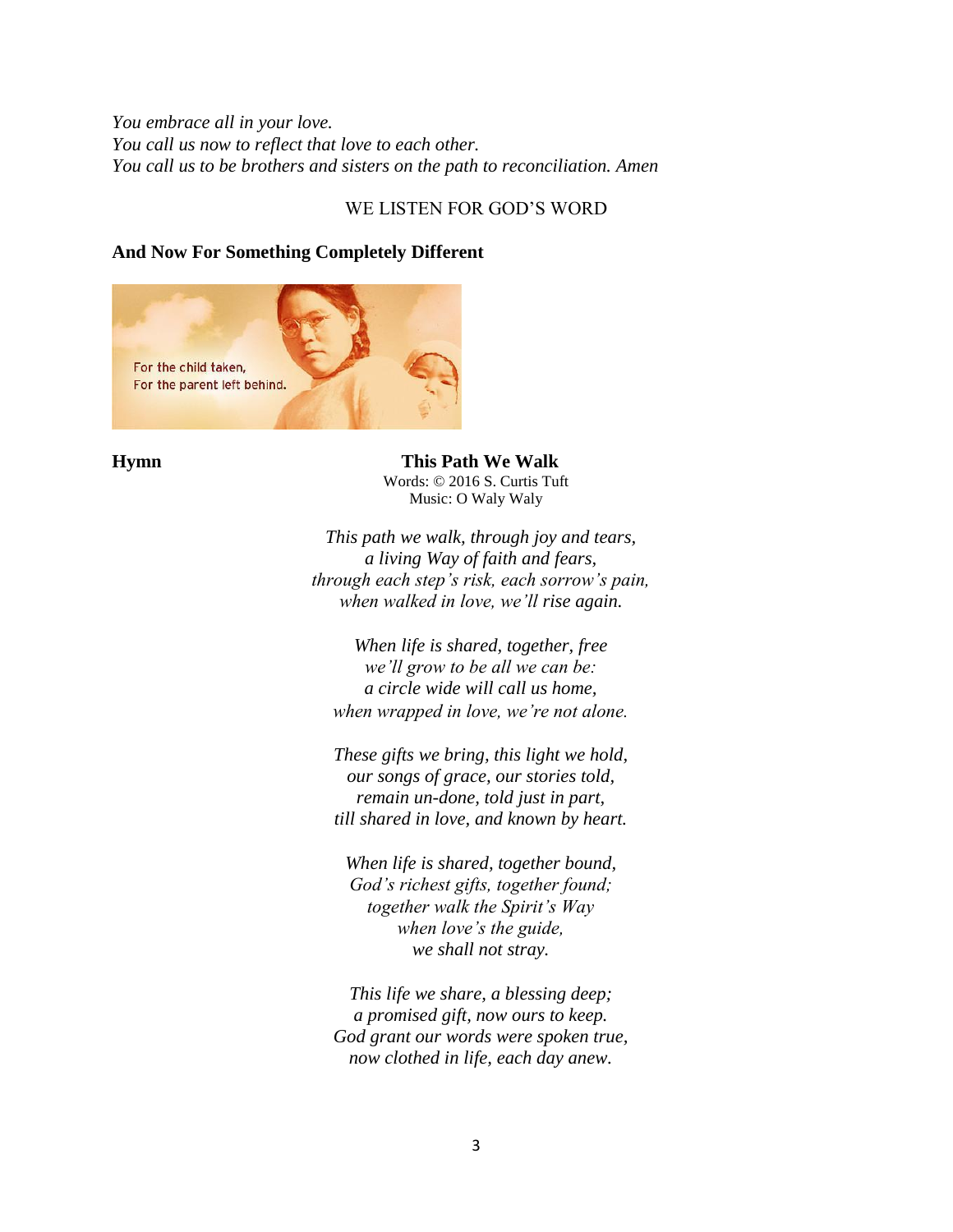# **Prayer of Illumination**

*May the readings today shed light on a shadowed world yearning for hope. May we receive these words with comfort and hope. Amen*

## **Esther 7:1-6, 9-10, 20-22 New Revised Standard Version**

<sup>1</sup> So the king and Haman went in to feast with Queen Esther. <sup>2</sup> On the second day, as they were drinking wine, the king again said to Esther, "What is your petition, Queen Esther? It shall be granted you. And what is your request? Even to the half of my kingdom, it shall be fulfilled." <sup>3</sup> Then Queen Esther answered, "If I have won your favour, O king, and if it pleases the king, let my life be given me—that is my petition—and the lives of my people—that is my request. <sup>4</sup> For we have been sold, I and my people, to be destroyed, to be killed, and to be annihilated. If we had been sold merely as slaves, men and women, I would have held my peace; but no enemy can compensate for this damage to the king." <sup>5</sup> Then King Ahasuerus said to Queen Esther, "Who is he, and where is he, who has presumed to do this?" <sup>6</sup> Esther said, "A foe and enemy, this wicked Haman!" Then Haman was terrified before the king and the queen.

<sup>9</sup> Then Harbona, one of the eunuchs in attendance on the king, said, "Look, the very gallows that Haman has prepared for Mordecai, whose word saved the king, stands at Haman's house, fifty cubits high." And the king said, "Hang him on that." <sup>10</sup> So they hanged Haman on the gallows that he had prepared for Mordecai. Then the anger of the king abated.

 $20$  Mordecai recorded these things, and sent letters to all the Jews who were in all the provinces of King Ahasuerus, both near and far, <sup>21</sup> enjoining them that they should keep the fourteenth day of the month Adar and also the fifteenth day of the same month, year by year,  $^{22}$  as the days on which the Jews gained relief from their enemies, and as the month that had been turned for them from sorrow into gladness and from mourning into a holiday; that they should make them days of feasting and gladness, days for sending gifts of food to one another and presents to the poor.

## **Mark 9:38-50 New Revised Standard Version**

<sup>38</sup> John said to him, "Teacher, we saw someone casting out demons in your name, and we tried to stop him, because he was not following us." <sup>39</sup> But Jesus said, "Do not stop him; for no one who does a deed of power in my name will be able soon afterward to speak evil of me. <sup>40</sup> Whoever is not against us is for us. <sup>41</sup> For truly I tell you, whoever gives you a cup of water to drink because you bear the name of Christ will by no means lose the reward.

 $42$  "If any of you put a stumbling block before one of these little ones who believe in me, it would be better for you if a great millstone were hung around your neck and you were thrown into the sea. <sup>43</sup> If your hand causes you to stumble, cut it off; it is better for you to enter life maimed than to have two hands and to go to hell, to the unquenchable fire. <sup>45</sup> And if your foot causes you to stumble, cut it off; it is better for you to enter life lame than to have two feet and to be thrown into hell. <sup>47</sup> And if your eye causes you to stumble, tear it out; it is better for you to enter the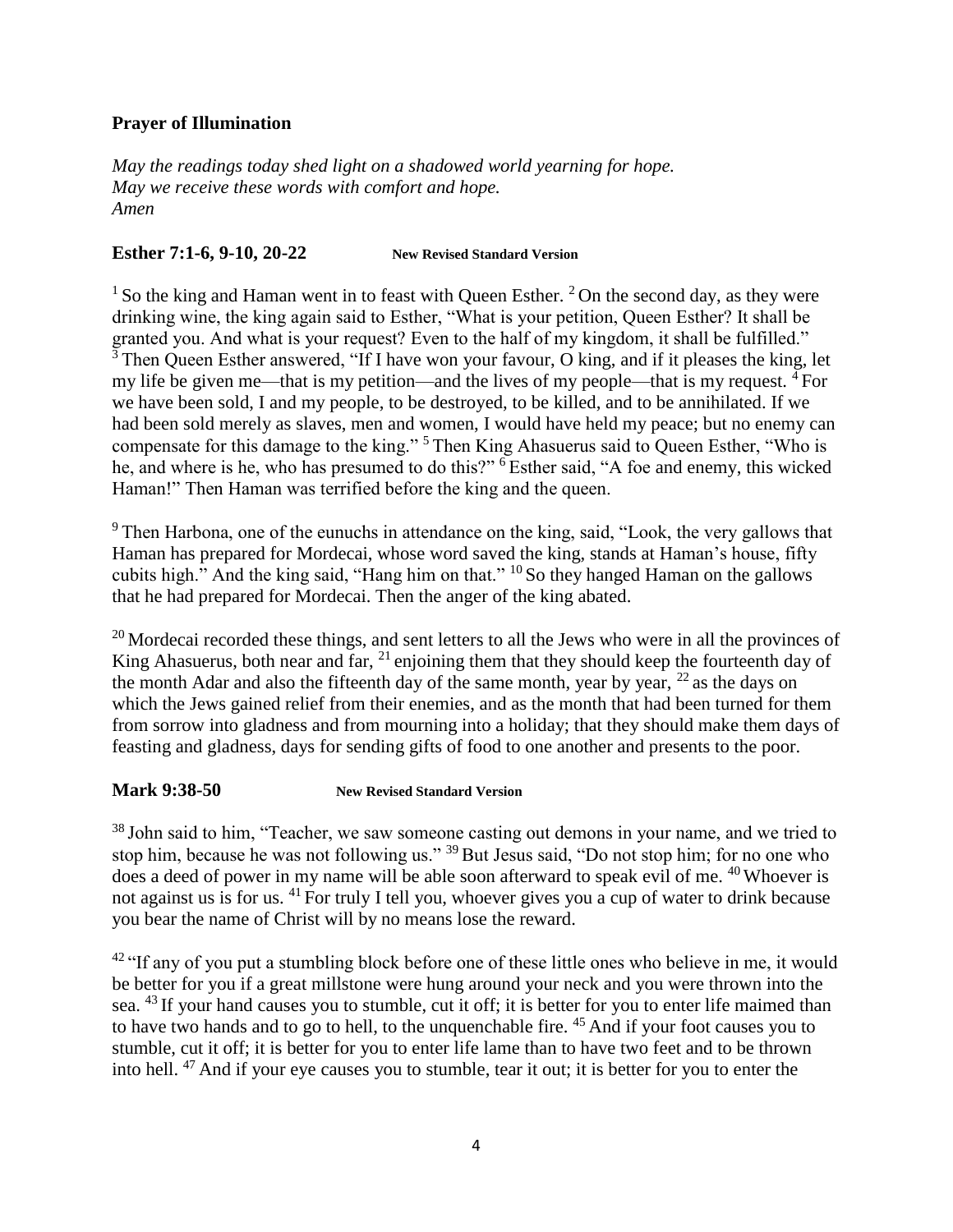kingdom of God with one eye than to have two eyes and to be thrown into hell, <sup>48</sup> where their worm never dies, and the fire is never quenched.

<sup>49</sup> "For everyone will be salted with fire. <sup>50</sup> Salt is good; but if salt has lost its saltiness, how can you season it? Have salt in yourselves, and be at peace with one another."

These are Jesus' words for us to focus on today.

### *Thanks be to God* **Sermon Fall Preserves**



**Hymn A Place At The Table** Words: Shirley Erena Murray, © 1998 Hope Publishing Co. Music: Lori True, © 2001 GIA Publications Inc.

> *For everyone born, a place at the table For everyone born, clean water and bread A shelter, a space, a safe place for growing For everyone born, a star overhead. And God will delight when we are creators of justice and joy, Yes, God will delight when we are creators of justice, justice and joy.*

*For everyone here, a place at the table Revising the roles, deciding the share With wisdom and grace, dividing the power For everyone here, a system that's fair And God will delight when we are creators of justice and joy, Yes, God will delight when we are creators of justice, justice and joy.*

*For young and for old, a place at the table*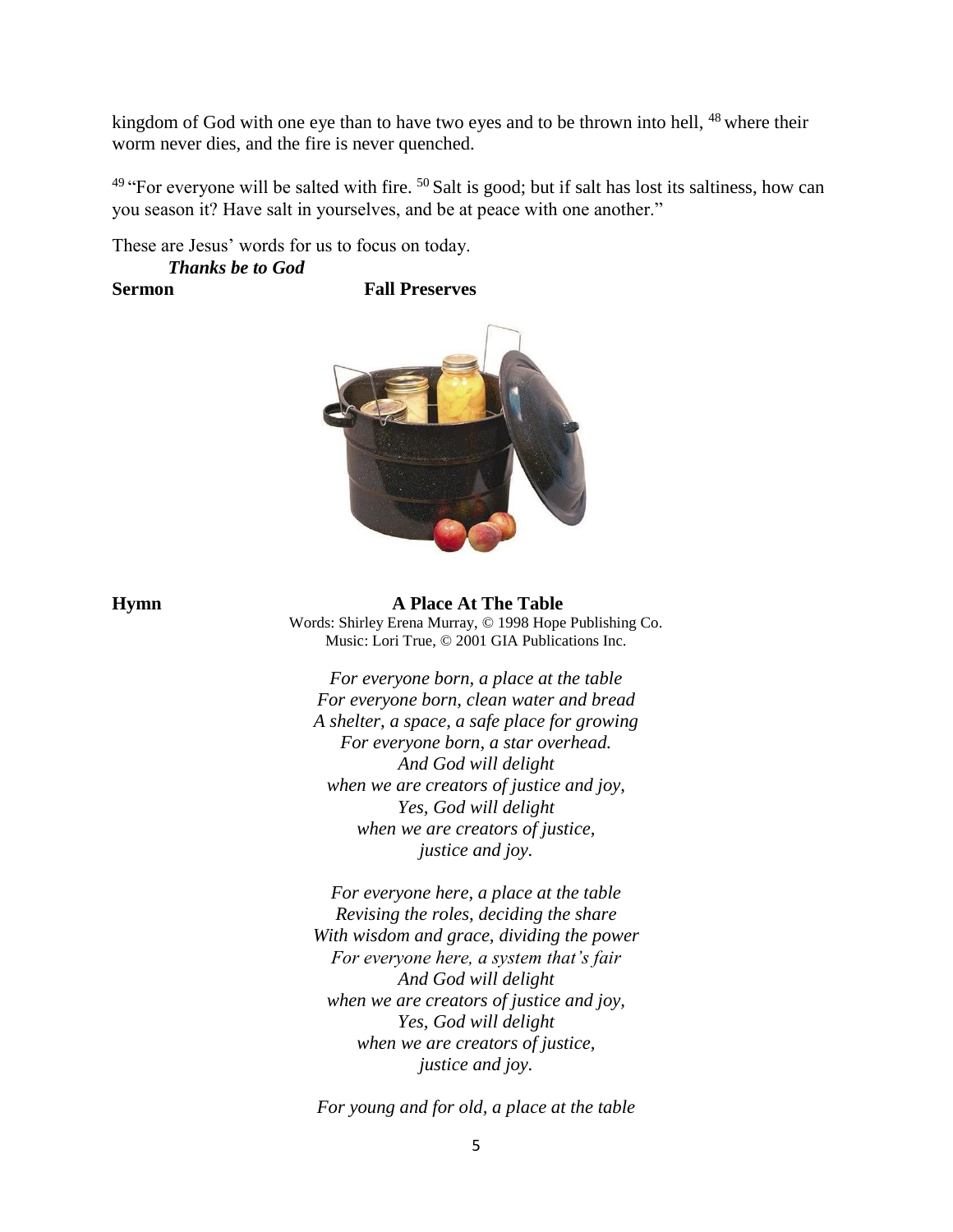*A voice to be heard, a part in the song The hands of a child in hands that are wrinkled, For young and for old, the right to belong. And God will delight when we are creators of justice and joy, Yes, God will delight when we are creators of justice, justice and joy.*

*For everyone born, a place at the table To live without fear, and simply to be, To work, to speak out, to witness and worship, For everyone born, the right to be free. And God will delight when we are creators of justice and joy, Yes, God will delight when we are creators of justice, justice and joy.*

# WE RESPOND TO GOD'S WORD

# **Offering our Gifts to God**

God, all that we have comes from you. These offerings return but some of our treasure to do the work that Jesus walked among us to do. Use what we offer, gathered together with our time, our talents and our hearts, to help in the healing of your broken world. Amen

**Poem: "Reconciliation"**



## **Prayers of the People:**



*Our Father, who art in heaven, hallowed be thy name; thy kingdom come; thy will be done; on earth as it is in heaven. Give us this day our daily bread. And forgive us our trespasses, as we forgive those who trespass against us. And lead us not into temptation; but deliver us from evil. For thine is the kingdom, the power, and the glory for ever and ever. Amen.*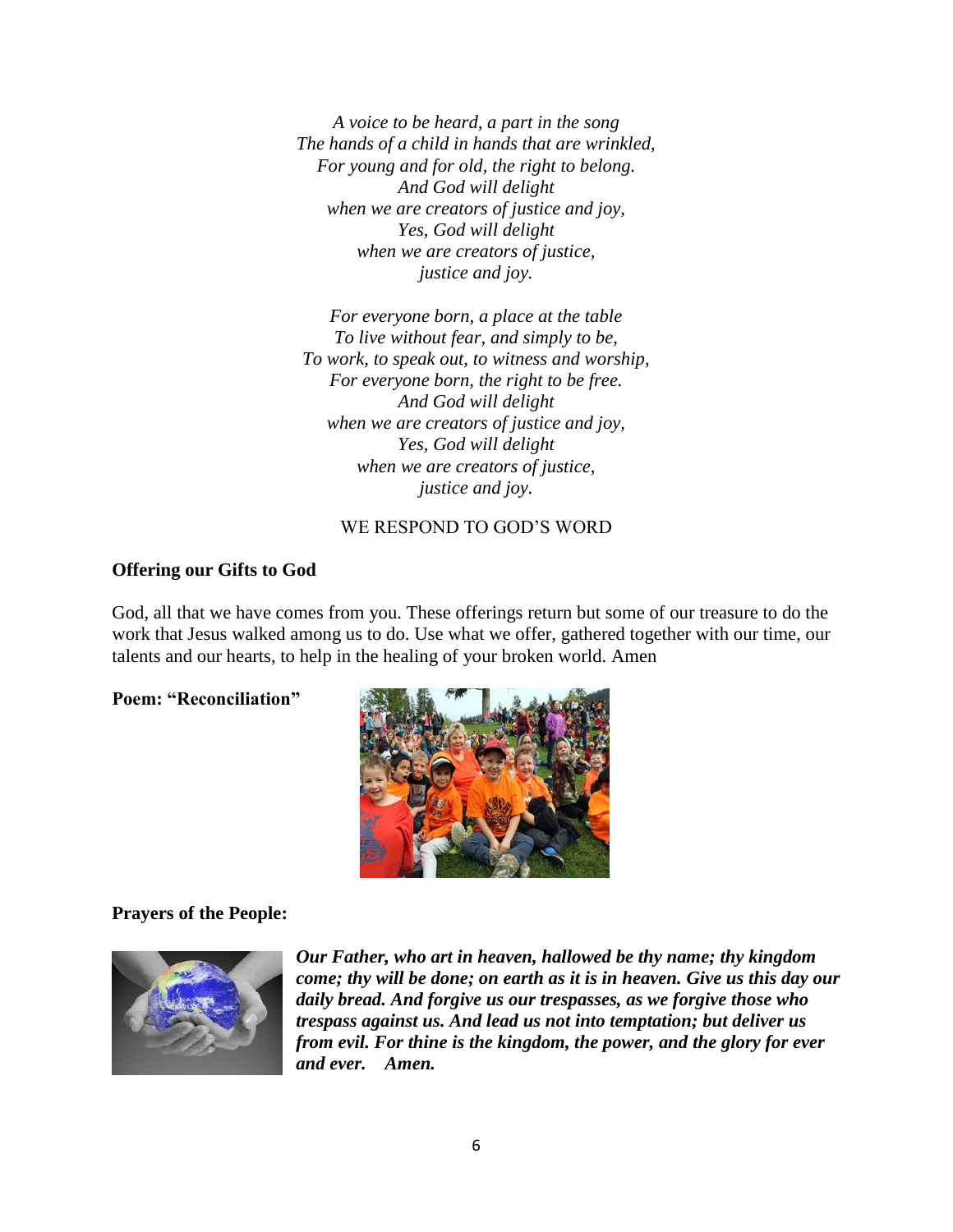## BLESSING AND SENDING FORTH

**Closing Hymn The Lone, Wild Bird VU 384** Words: (v 1, 2): Henry Richard McFadyen © 1927 Homiletic and Pastoral Review (v 3- 5): Marty Haugen © 1991 G.I.A. Publications, Inc. Music: Walker's Southern Harmony

> *The lone, wild bird in lofty flight is still with you, nor leaves your sight. And I am yours! I rest in you, Great Spirit, come, rest in me too.*

*The ends of earth are in your hand, the sea's dark deep and far off land. And I am yours! I rest in you, Great Spirit, come, rest in me too.*

*Each secret thought is known to you, the path I walk my whole life through; my days, my deeds, my hopes, my fears, my deepest joys, my silent tears.*

*O search me, God, my heart reveal, renew my life, my spirit heal; for I am yours, I rest in you, Great Spirit, come, rest in me too.*

**Benediction & Commissioning** 



**Postlude Love For All, and Can It Be** Music: Xavier Schnyder

> Permission to reproduce lyrics and podcast/stream the music in this service obtained from One License.